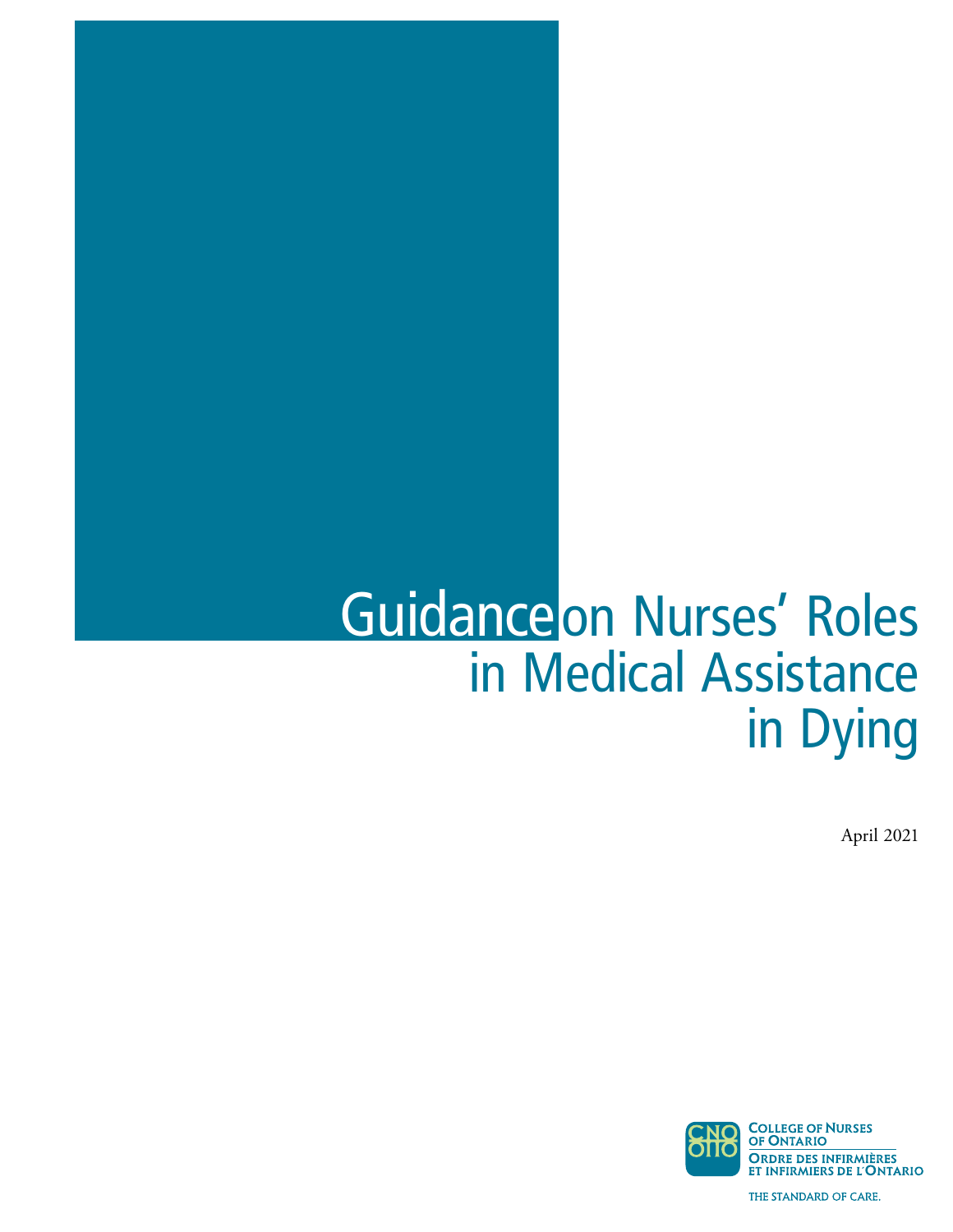# Guidance on Nurses'<br>Roles in Medical

# **Table of Contents**<br> **Table of Contents**

| <b>Introduction</b>                                                  | 3                 |
|----------------------------------------------------------------------|-------------------|
| <b>Key legislative changes</b>                                       | 5                 |
| <b>Providing medical assistance in dying</b>                         | 5                 |
| General nursing accountabilities                                     | $\overline{5}$    |
| Conscientious objection                                              | 6                 |
| A Nurse Practitioner's role in medical assistance in dying           | 6                 |
| <b>Stages in medical assistance in dying</b>                         | 7                 |
| Stage 1: Determine eligibility                                       | $\overline{7}$    |
| When a patient's natural death is reasonably foreseeable             |                   |
| Stage 2: Ensure safeguards are met                                   | 8                 |
| Stage 3: Consent                                                     | 10 <sup>°</sup>   |
| When a patient's natural death is NOT reasonably foreseeable         |                   |
| Stage 2: Ensure safeguards are met                                   | $12 \overline{ }$ |
| Stage 3: Consent                                                     | 13                |
| <b>Stage 4:</b> Provide medical assistance in dying                  | 13                |
| Prescribing, providing or administering medications that cause death | 13                |
| Reporting requirements                                               | 14                |
| <b>Other considerations</b>                                          | 15                |
| <b>Glossary</b>                                                      | 16                |
| <b>Resources</b>                                                     | 17                |
| <b>Acknowledgement</b>                                               | 18                |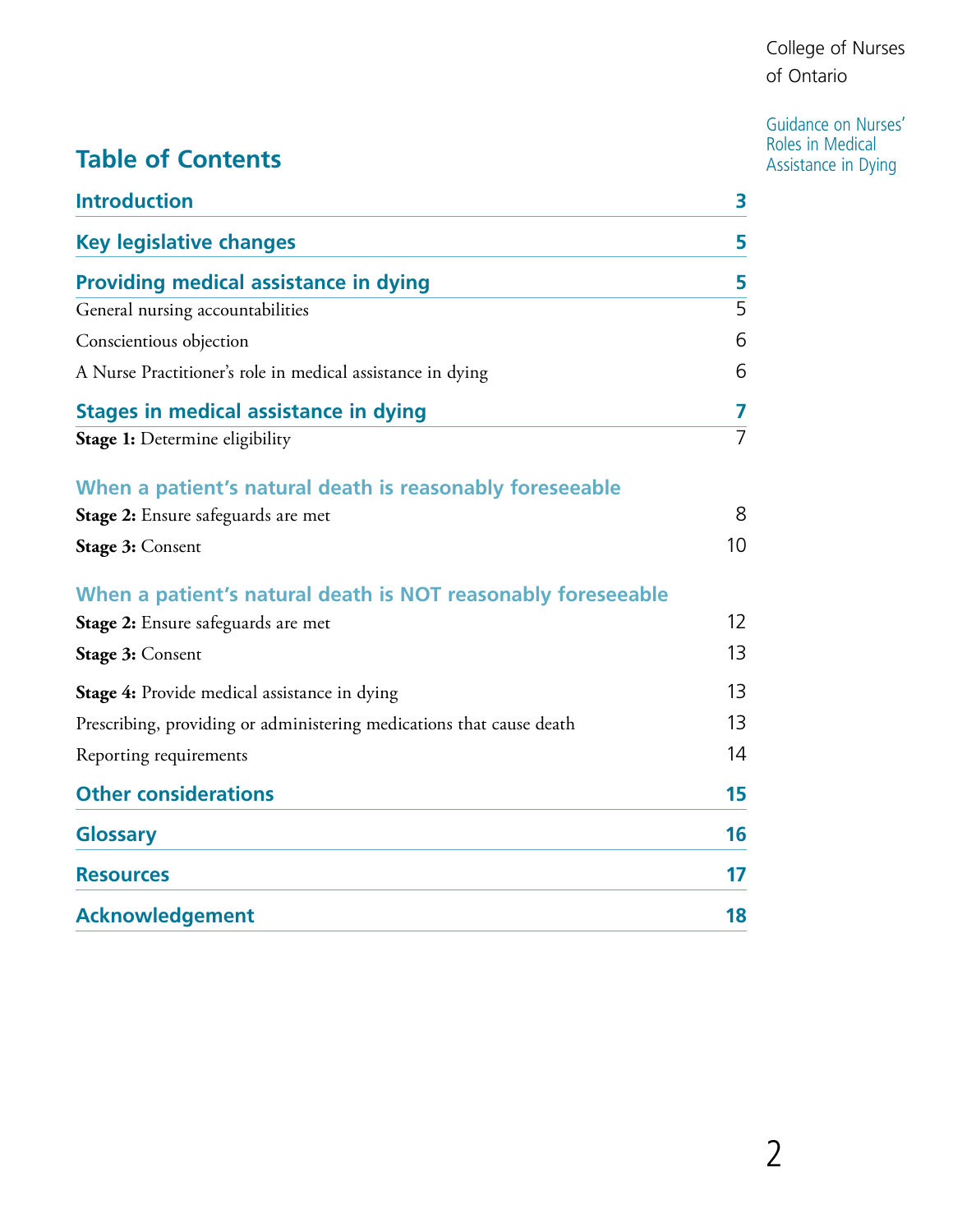Guidance on Nurses' Roles in Medical Assistance in Dying

## <span id="page-2-1"></span><span id="page-2-0"></span>**Introduction**

This document provides nurses<sup>1</sup> with guidance about their accountabilities related to medical assistance in dying.<sup>2</sup> Nurses are also accountable for complying with other College of Nurses of Ontario (CNO) standards and guidelines as applicable. They are available at <u>www.cno.org/standards</u>. If you have questions or concerns about how the legislation applies to your practice or about liabilities, please talk to your organization or seek legal advice.

Medical assistance in dying (MAID), as defined in the *Criminal Code*, refers to when:

- A Nurse Practitioner (NP) or physician provides assistance by administering a medication to a patient, at their request, that causes their death (i.e. practitioner-assisted medical assistance in dying) or
- An NP or physician prescribes or provides a medication to a patient, at their request, so that they may self-administer the medication, and in doing so, cause their own death (i.e. patient self-administered medical assistance in dying).

# **Key legislative changes**

The *Criminal Code* provisions that relate to medical assistance in dying first came into effect on June 17, 2016 through Bill C-14. The Bill allowed eligible people to receive medical assistance in dying. It establishes safeguards for patients and offers protection to health professionals who provide medical assistance in dying, along with people who assist in the process in keeping with the law. Medical assistance in dying must be provided with reasonable knowledge, care and skill, and in accordance with any applicable laws, rules or standards. Nurses who fail to comply with legal requirements may be convicted of a criminal offence.

## *Truchon V Canada (AG)* **decision**

 assistance in dying. Also, the "end of life" eligibility criterion contained in Quebec's On Sept. 11, 2019, the Superior Court of Québec, in its *Truchon v Canada* (AG) decision, declared that it is unconstitutional for the federal medical assistance in dying legislation to require that natural death must be reasonably foreseeable to be eligible for Medical *Act Respecting End-of-Life Care* was declared unconstitutional.

<sup>1</sup> RNs, RPNs and NPs

<sup>&</sup>lt;sup>2</sup> This document is based on *An Act to amend the Criminal Code and to make related amendments to other Acts (medical assistance in dying):<br><https://laws-lois.justice.gc.ca/eng/acts/C-46/page-53.html#docCont>.*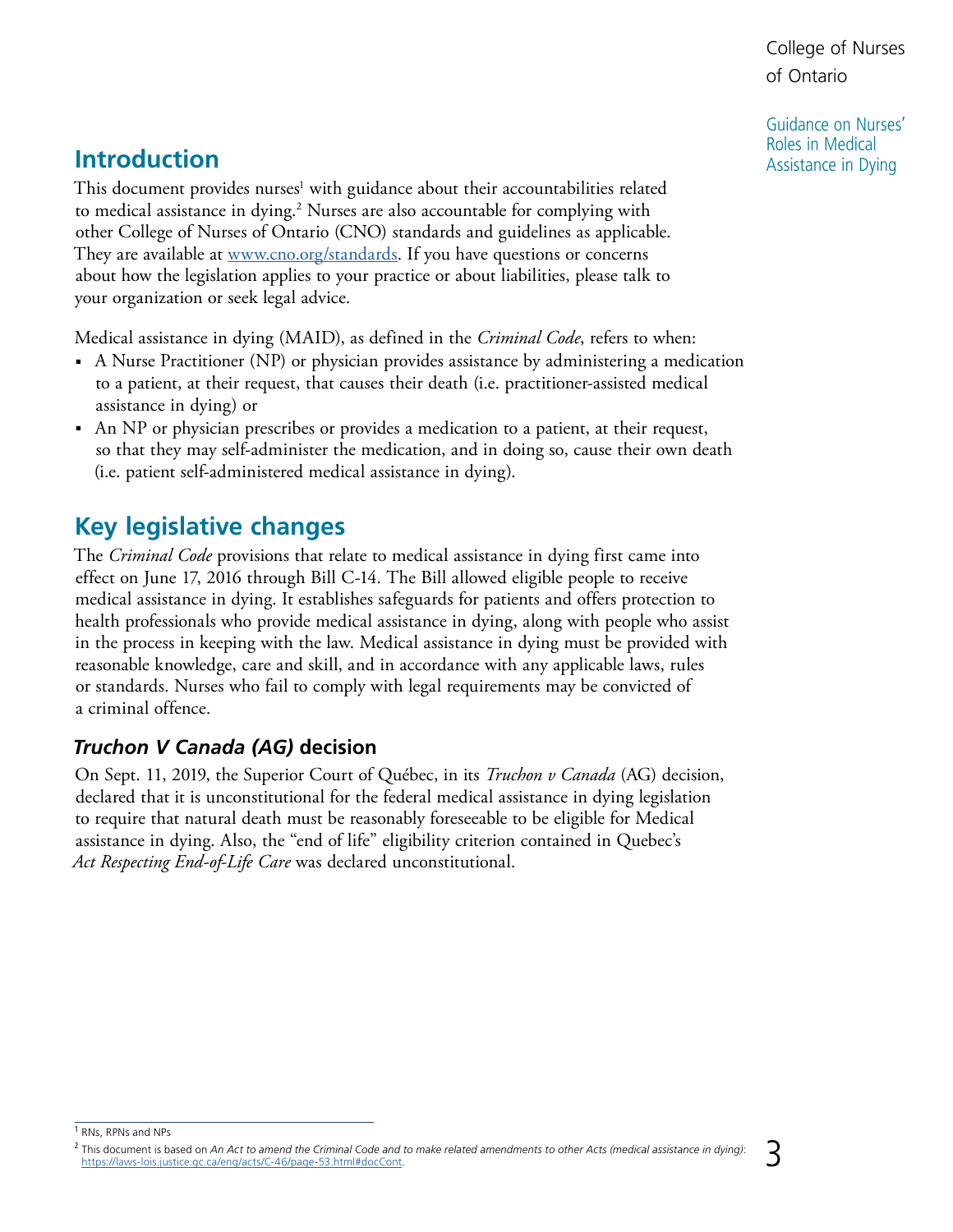Guidance on Nurses' Roles in Medical Assistance in Dying

## **Bill C-7**

Bill C-7, which took effect Mar. 17, 2021 is the Government of Canada's legislative response to the *Truchon* decision.

Bill C-7 made the following amendments to the *Criminal Code*:

■ **Eligibility criteria**

Removed the "reasonably foreseeable natural death" criterion and excluded cases where mental illness is the sole underlying medical condition. This exclusion remains in effect until Mar. 17, 2023. The government will review this criterion with an expert panel.

Safeguards

Created a two-track approach to procedural safeguards for practitioners to follow − one set of eased safeguards for people whose natural death is reasonably foreseeable, and a second set of new and clarified safeguards for people whose natural death is not reasonably foreseeable.



#### ■ **Advanced consent**

Permitted the administration of medical assistance in dying on the basis of advanced consent. In other words, the requirement for final consent at the time of the medical assistance in dying procedure would be waived by operation of law:

- for patients whose natural death is reasonably foreseeable and who have been assessed and approved for medical assistance in dying, if they lose capacity to consent before their preferred date for medical assistance in dying and have a written arrangement with a practitioner<sup>3</sup>
- to permit advanced consent to the administration of medical assistance in dying by a practitioner in cases of failed self-administration

#### ■ **Monitoring regime**

Enhanced the reporting requirements based on experiences with the federal medical assistance in dying monitoring regime to date.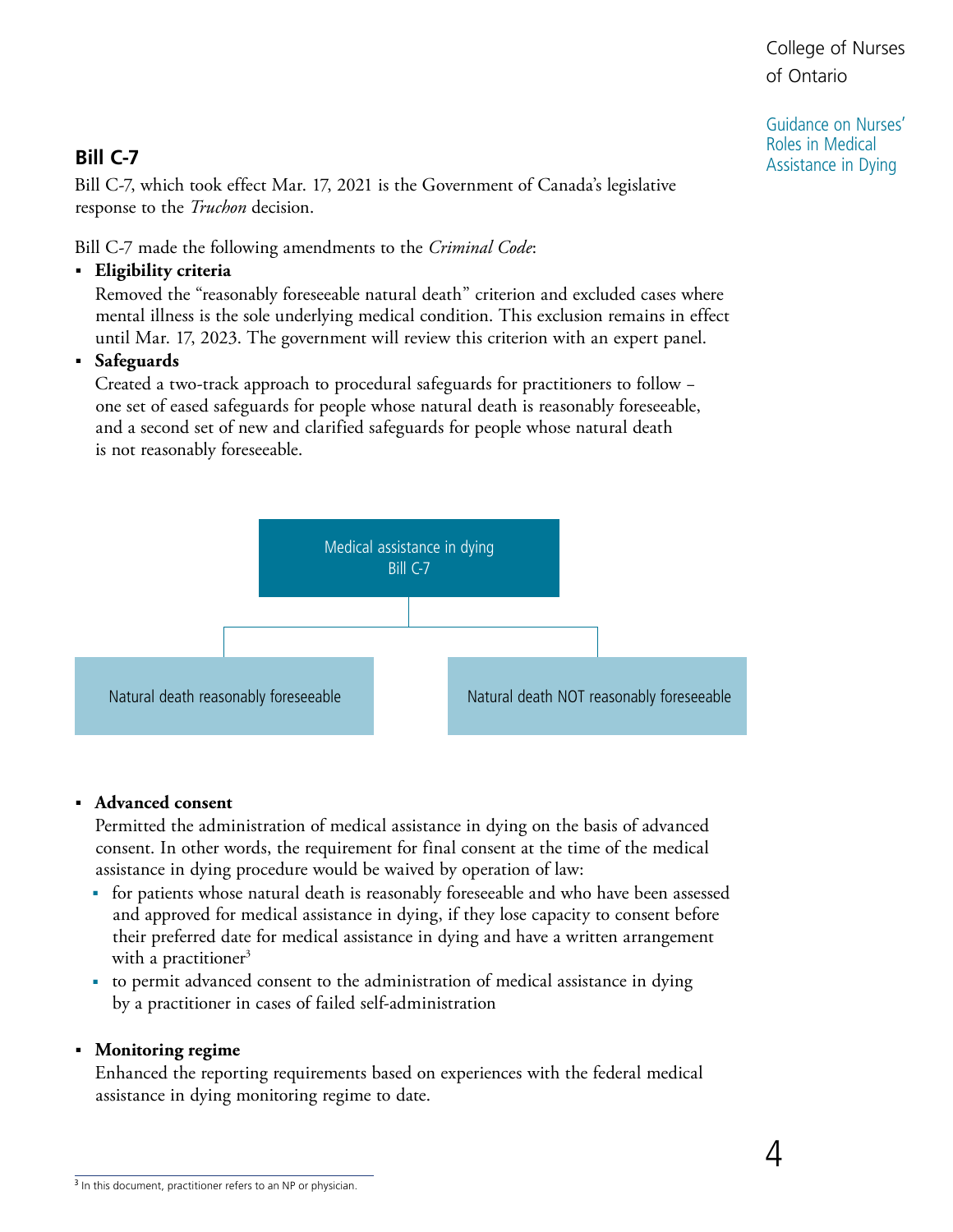Guidance on Nurses' Roles in Medical Assistance in Dying

# <span id="page-4-0"></span>**Providing medical assistance in dying**

#### **General nursing accountabilities**

Medical assistance in dying requires the involvement of an NP or a physician. An NP can provide an eligible patient with medical assistance in dying provided it is done in accordance with the federal law, as well as any applicable provincial laws, rules or standards. Registered Nurses (RNs) and Registered Practical Nurses (RPNs) can participate by providing nursing care and supporting an NP or physician who is providing medical assistance in dying, according to the law.

NP students can participate in providing nursing care in current capacity as an RN but they cannot perform eligibility assessments for medical assistance in dying. Only physicians and NPs have this authority. NP students can, however, learn about the eligibility assessment process through observation and discussion with their mentors.

When a patient chooses practitioner-assisted medical assistance in dying, the law allows only NPs and physicians to administer medications to cause the death of the patient. No other health care providers, including RNs and RPNs, are legally permitted to administer medication for medical assistance in dying.

When any nurse is assisting an NP or a physician with providing medical assistance in dying in accordance with the law, they may perform activities such as (but not limited to):

- educating patients, providing support and comfort to patients and family
- ■ inserting an intravenous line (with an order) that will be used to administer medications that will cause the death of a patient
- acting as an independent witness

Nurses who give information to patients about the lawful provision of medical assistance in dying must ensure they do not encourage or pressure the patient to choose medical assistance in dying.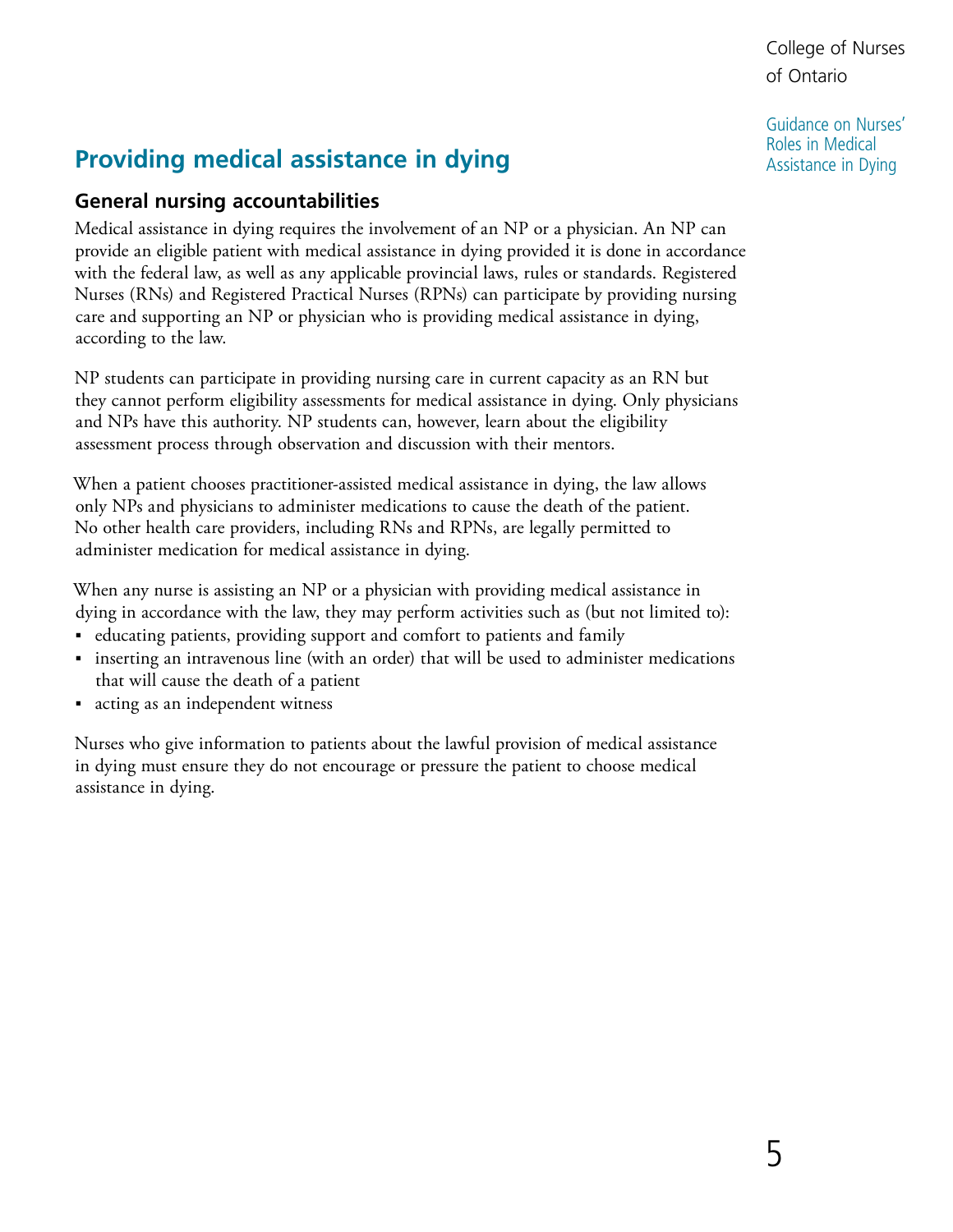Guidance on Nurses' Roles in Medical Assistance in Dying

## <span id="page-5-0"></span>**Conscientious objection**

CNO recognizes a nurse's freedom of conscience. A nurse may have beliefs and values that differ from those of a patient and may not be comfortable providing or participating in medical assistance in dying. The law does not compel an individual to provide or assist in providing medical assistance in dying. Therefore, a nurse may conscientiously object. However, conscientious objection must not be directly conveyed to the patient and no moral judgments about the beliefs, lifestyle, identity or characteristics of the patient should be expressed. Nurses who conscientiously object must transfer the care of the patient to another nurse or health care provider who will address the patient's needs. Nurses can work with their employers to identify an appropriate alternative care provider. Until a replacement caregiver is found, the nurse must continue to provide other nursing care, as per the patient's care plan that is not related to activities associated with medical assistance in dying.

Practitioners who conscientiously object to providing medical assistance in dying can either make a referral using their own professional networks or institutional policies, or they may contact the [Ministry of Health and Long-Term Care's Care Coordination Service](http://www.health.gov.on.ca/en/pro/programs/maid/#objection).

#### **A Nurse Practitioner's role in medical assistance in dying**

The law allows NPs to provide the following to patients who have requested medical assistance in dying:

- administering a medication to the patient, at their request, that will cause the patient's death (i.e., practitioner-assisted medical assistance in dying) and
- prescribing or providing a medication to the patient to self-administer, and in doing so, cause their own death (i.e., patient self-administered medical assistance in dying).

NPs have reporting requirements that occur at various stages during the process of medical assistance in dying. The most obvious is the report to the Office of the Chief Coroner at the end of medical assistance in dying. However, NPs are also required to report to Health Canada under certain conditions (See the Reporting Requirements section on page 14)

In addition, an NP may provide an independent second opinion on a patient's eligibility to receive medical assistance in dying. NPs should consider their ability to provide these services early in the process to support timely access to care.

NPs who do not provide medical assistance in dying must refer the patient who requests this to another NP or physician who provides this service.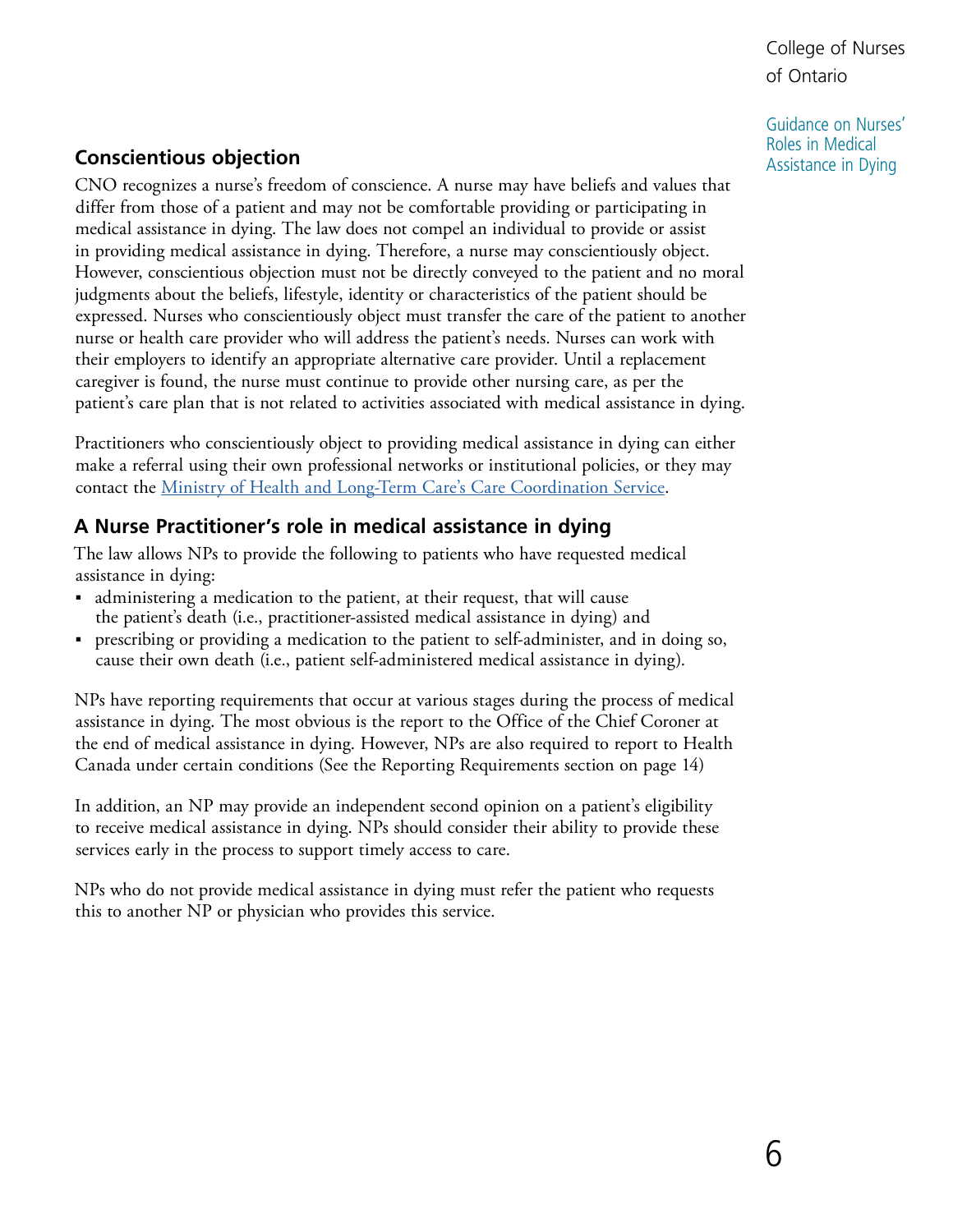Guidance on Nurses' Roles in Medical Assistance in Dying

# <span id="page-6-0"></span>**Stages in medical assistance in dying**

The following stages are involved whether a patient's natural death is reasonably foreseeable or not:

- Stage 1: Determine eligibility
- Stage 2: Ensure safeguards are met
- Stage 3: Obtain consent
- Stage 4: Provide Medical assistance in dying either by the NP or physician, or self-administered by the patient

NPs who may be providing medical assistance in dying (and RNs and RPNs who may be supporting this process) must have a comprehensive understanding of these stages, including the risks, eligibility criteria, safeguards, and processes.

## **Stage 1: Determine eligibility**

The criteria for determining eligibility applies whether natural death is reasonably foreseeable or not. NPs who provide medical assistance in dying are responsible for establishing the patient's eligibility for the procedure.

## **Eligibility criteria**

The law states that to be eligible for medical assistance in dying, the patient must meet the following criteria:

- be at least 18 years of age
- be capable of making decisions about their health
- have a grievous and irremediable medical condition
- voluntarily request medical assistance in dying (in particular, not as a result of external pressure)
- ■ give informed consent to receive medical assistance in dying after they were informed of treatments available to relieve their suffering, including palliative care
- be eligible to receive health services funded by a government in Canada.

The law defines a patient as having a grievous and irremediable medical condition only if:

- they have a serious and incurable illness, disease or disability
- they are in an advanced state of irreversible decline in capability
- that illness, disease, disability or state of decline causes them enduring physical or psychological suffering that is intolerable to them and cannot be relieved under conditions that they consider acceptable.

Medical assistance in dying excludes cases where mental illness is the *sole* underlying medical condition. This exclusion remains in effect until Mar. 17, 2023. The government will review this criterion with an expert panel.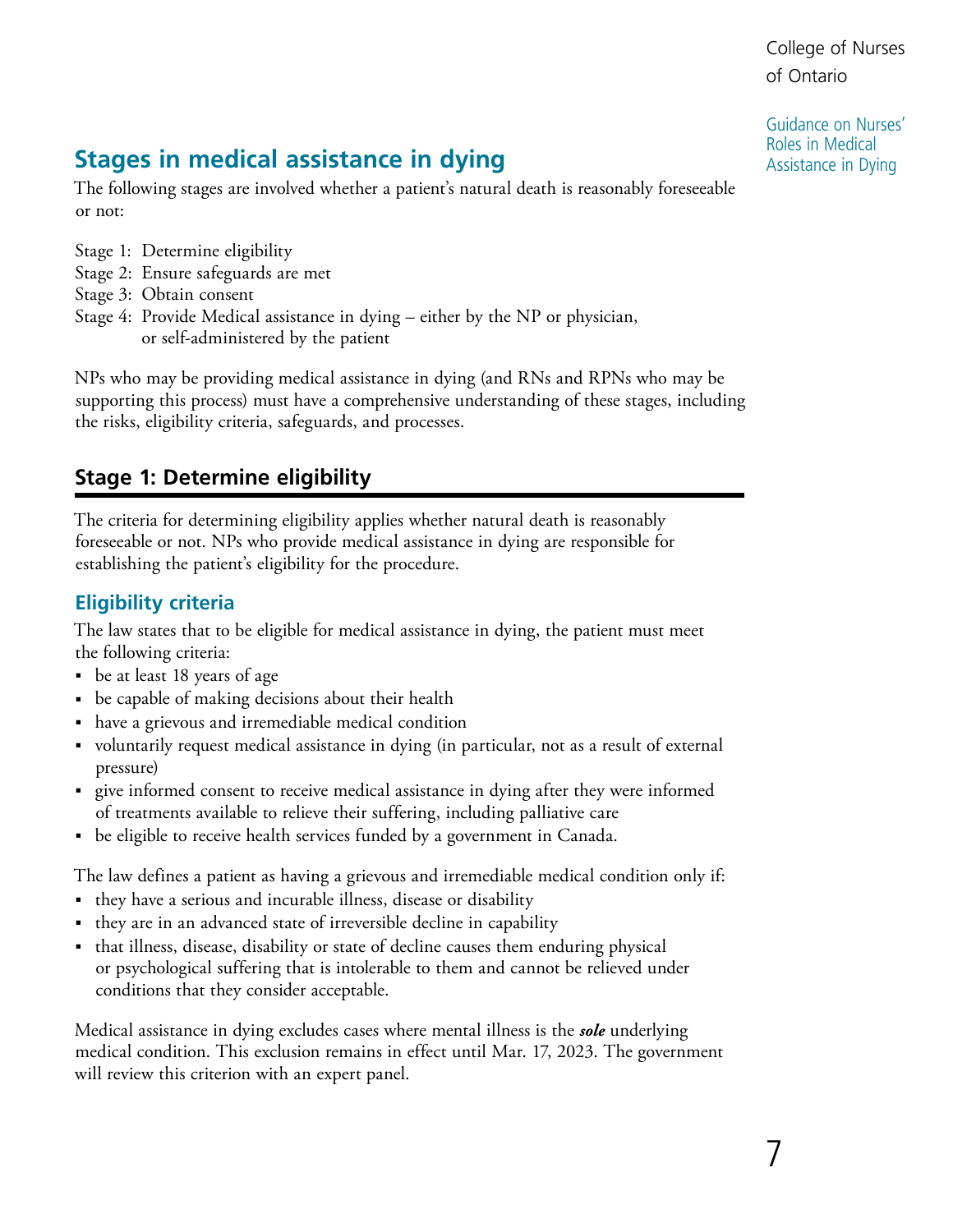Guidance on Nurses' Roles in Medical Assistance in Dying

#### <span id="page-7-1"></span><span id="page-7-0"></span>**The remainder of this document will guide nurses through stages 2 to 4 and explain what must be done before providing medical assistance in dying:**

- When a patient's natural death is reasonably foreseeable (See page 8)
- When a patient's natural death is NOT reasonably foreseeable (See page 12)

#### **When a patient's natural death is reasonably foreseeable**

#### **What is a reasonably foreseeable natural death?**

Each patient who is seeking medical assistance in dying is assessed on a case-by-case basis to determine if their natural death is reasonably foreseeable. Anticipating how long a patient has left to live is challenging. Reasonably foreseeable natural death is not defined by a maximum or minimum prognosis, but it does require a connection to death where the patient is approaching the end of their life in the near future.

The NP or physician who assesses the patient must consider the whole individual and their unique medical circumstances. This stream is not limited to those who have an illness that is known to cause death but can result from multiple factors.

## **Stage 2: Ensure safeguards are met**

The following are safeguards that must be in place when providing medical assistance in dying for a patient with a reasonably foreseeable natural death:

- patient's written request signed by one independent witness
- confirmation of patient's eligibility provided by two independent practitioners (NP or physician)
- patient is informed that they can withdraw consent at any time (unless the patient has an "advanced consent agreement," they must be given an opportunity to withdraw their consent and give express consent again immediately before medical assistance in dying is provided)
- all necessary measures are taken to provide a reliable means for patients with difficulty communicating to understand and communicate their decision.
- immediately before providing medical assistance in dying, the patient is given an opportunity to withdraw their request and ensure that the patient gives express consent to receive medical assistance in dying (this verification of final consent can be waived in certain circumstances, see section on Consent on page 10).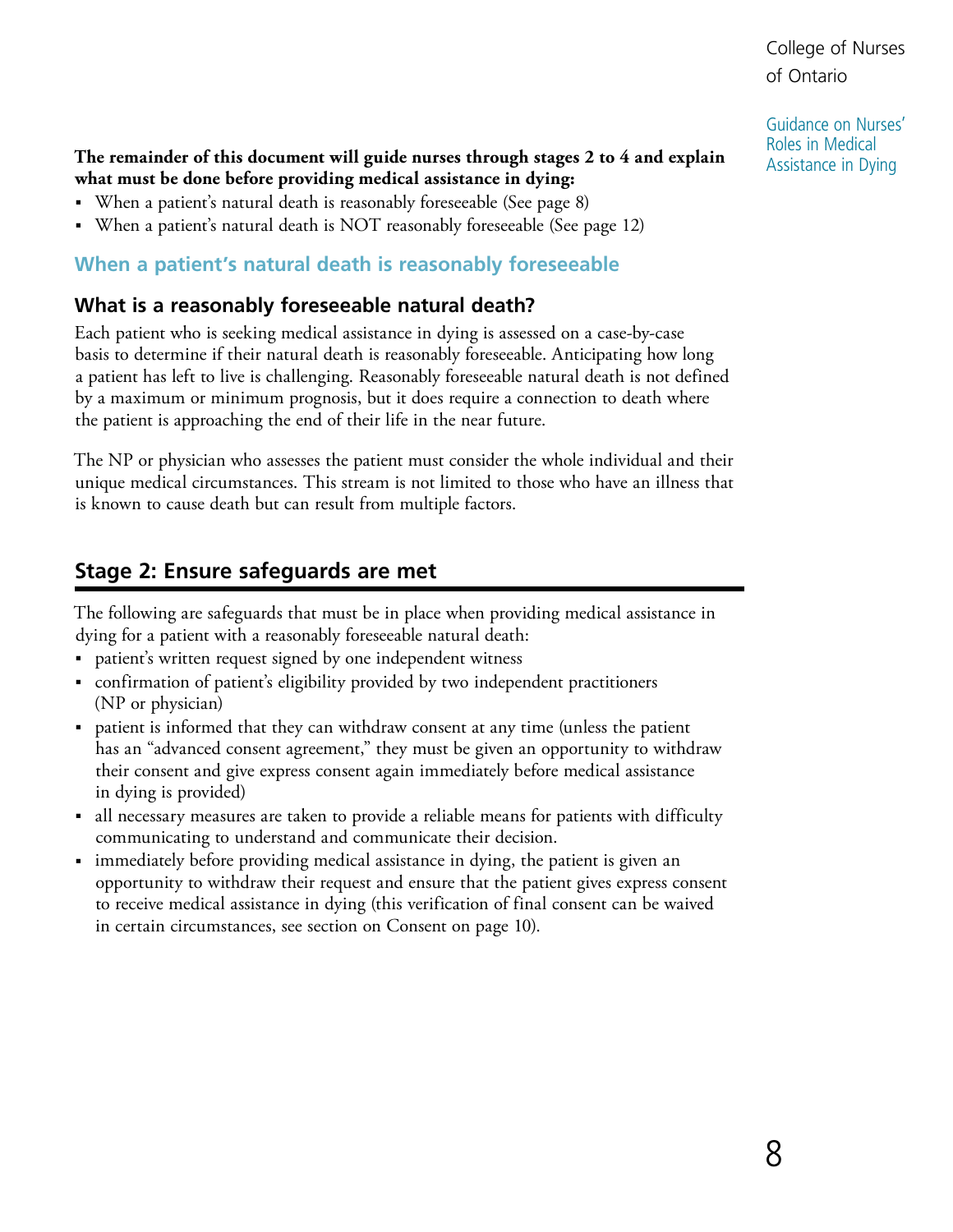Guidance on Nurses' Roles in Medical Assistance in Dying

#### **Written request**

The law requires the patient to make a written request for medical assistance in dying.

The request must be signed and dated by the patient after they have been assessed as eligible by a physician or NP. If the patient is unable to sign and date the request, another individual may do so in the patient's presence and under the patient's express direction. The person who signs on the patient's behalf must meet the following criteria:

- be at least 18 years of age
- understand the nature of the request for medical assistance in dying
- not know or believe that they are a beneficiary under the patient's will and
- not know or believe that they are a recipient, in any other way, of a financial or other material benefit resulting from the patient's death.

#### **Independent witness**

The law requires that the NP must be satisfied that the patient's written request for medical assistance in dying was signed and dated by the patient (or a person on their behalf) before one independent witness who is also required to sign and date the request.

The law requires that witnesses must be at least 18 years of age and understand the nature of medical assistance in dying. Witnesses must **not**:

- ■ know or believe that they are a beneficiary under the patient's will
- know or believe that they are a recipient, in any other way, of a financial or other material benefit resulting from the patient's death
- be an owner or operator of a health care facility where the patient is being treated, or any facility in which the patient resides.

RNs and RPNs involved in the medical assistance in dying process may be asked to be an independent witness. Bill C-7 allows nurses to act as a witness if the provision of care is their primary occupation and they are paid to provide that care. NPs providing medical assistance in dying or NPs providing the eligibility assessment cannot act as a witness.

#### **Accountabilities of the practitioner who provides second written opinion on eligibility**

The law requires that an NP who provides a patient with medical assistance in dying must ensure that there has been a second written opinion from another NP or physician confirming that the patient meets all the eligibility criteria listed above.

The law requires that the NP or physician who provides the second opinion must be independent from the NP or physician who provides medical assistance in dying. Specifically, the two providers must not be:

- in a mentoring or supervisory relationship with one another
- connected in any other way that would affect their objectivity.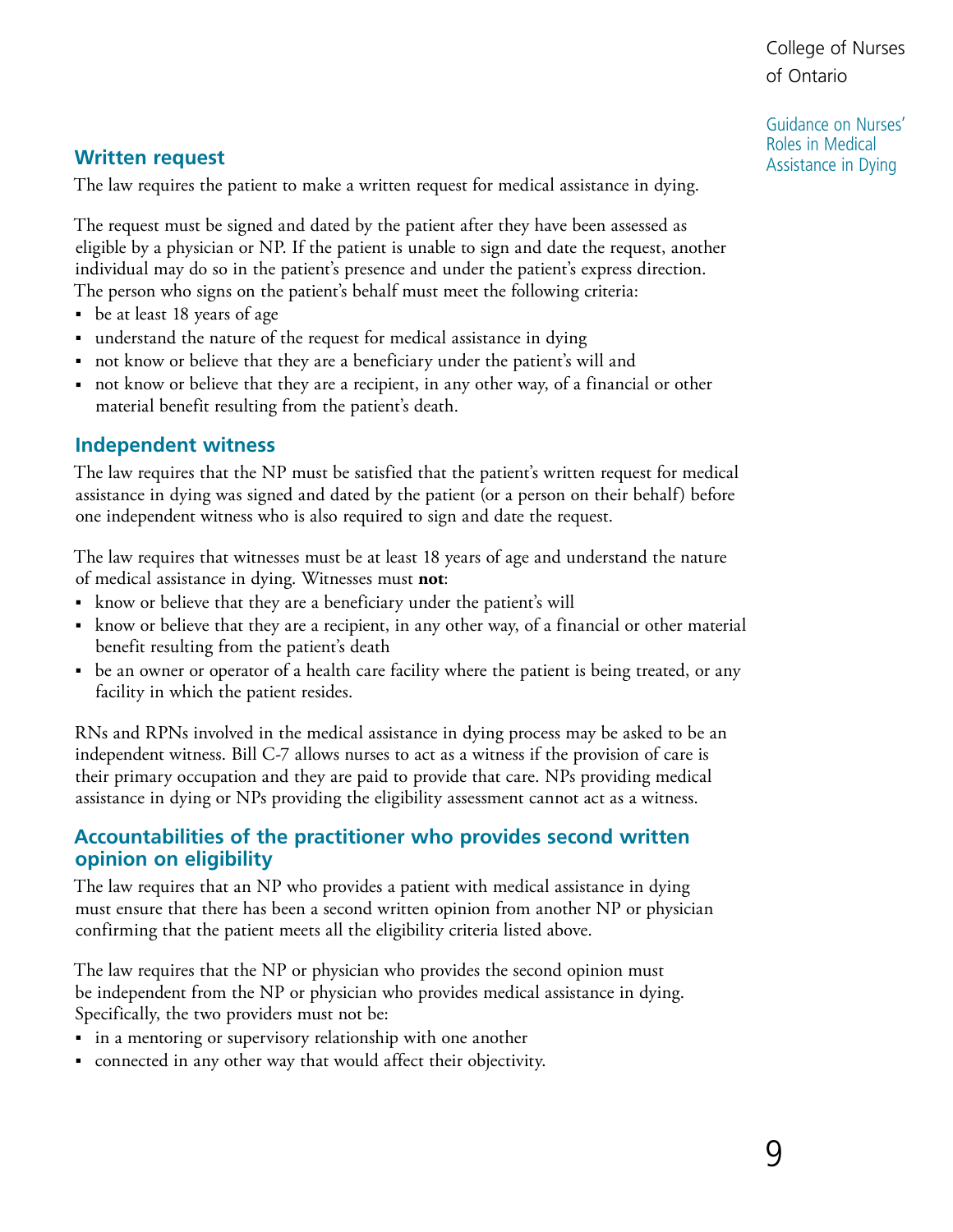Guidance on Nurses' Roles in Medical Assistance in Dying

<span id="page-9-0"></span>Furthermore, the two providers must not know or believe that they are:

- ■ a beneficiary under the patient's will
- a recipient, in any other way, of a financial or other material benefit resulting from the patient's death or
- connected to the patient in any other way that would affect their objectivity.

If the second NP or physician concludes that the patient does not meet the criteria for medical assistance in dying, the NP cannot proceed with providing medical assistance in dying. The patient could have another NP or physician assess them against the criteria.

#### **Supporting patient's communication needs**

The law requires that, if a patient has difficulty communicating, NPs and physicians should take all necessary measures to provide a reliable means by which the patient can understand the information provided to them and communicate their decision with respect to medical assistance in dying.

#### **Virtual assessments**

Practitioners are permitted to use virtual means to assess a patient's request for medical assistance in dying, as long as any care provided through virtual means meets the requirements set out in law as well as all of the standards and expectations that apply to care provided to a patient (See CNO's *Telepractice* Guideline).

## **Stage 3: Consent**

As with any nursing intervention, procedure or activity, NPs are accountable for obtaining informed consent. Here are the different types of consent to consider in medical assistance in dying (each will apply depending the patient's wishes):

- general consent
- advanced consent
- ■ express consent (final)

For more information about the different types of consent, read the *Consent* practice guideline.

#### **General Consent**

Under the *Health Care Consent Act, 1996*, a patient is capable of making decisions about their health if they are able to understand the information that is relevant to making the decision and appreciate the reasonably foreseeable consequences of a decision or lack of decision.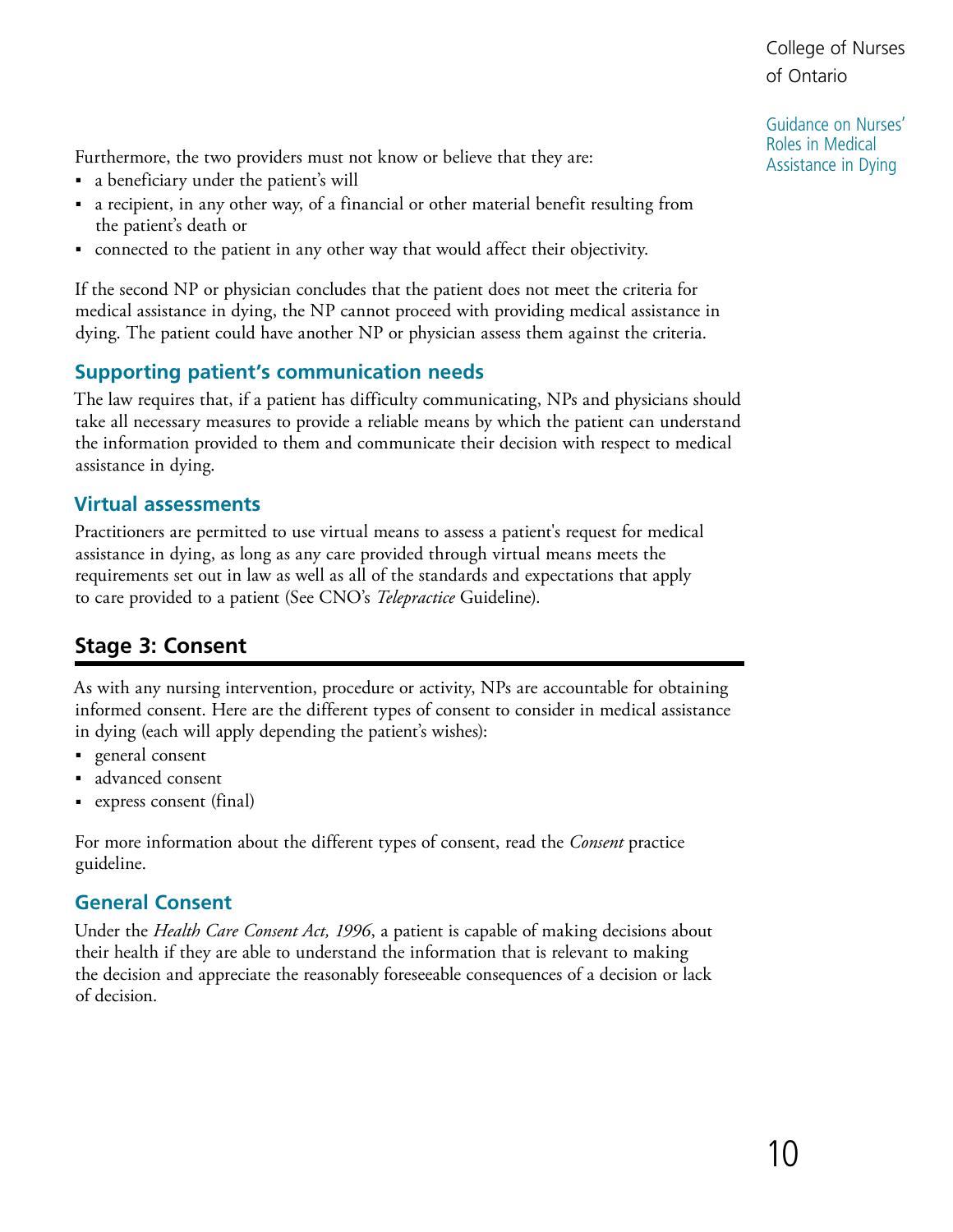Guidance on Nurses' Roles in Medical Assistance in Dying

## **Advanced consent agreements**

An "advanced consent agreement" allows patients whose natural death is reasonably foreseeable to retain their ability to receive medical assistance in dying if they should happen to lose capacity to consent after they have been approved, but before it is provided.

Advanced consent waives the requirement for final consent if the following conditions are met:

- Before the person loses the capacity to consent:
	- the patient's natural death is reasonably foreseeable
	- the patient has been assessed and approved for medical assistance in dying in accordance with all applicable safeguards
	- they have indicated in their written arrangement their preferred date to receive medical assistance in dying
	- they have been informed by their practitioner that they are at risk of losing the capacity to consent to medical assistance in dying before their preferred date, and
	- the patient has a written arrangement giving advance consent to their practitioner to receive medical assistance in dying on their preferred date if they no longer have the capacity to give final consent on that date, and the practitioner agrees to provide medical assistance in dying on that date if the patient has in fact lost the capacity to consent at that time. They may also agree that the practitioner will provide medical assistance in dying earlier than the preferred date, upon loss of capacity, if so desired.
- The person has lost capacity to consent to medical assistance in dying.
- The person neither demonstrates, by words, sounds or gestures, refusal or resistance to the administration of the substance.
- The substance is administered in accordance with the terms of the arrangement.

Practitioners must not implement the advanced consent for medical assistance in dying in cases where the patient demonstrates, by words, sounds or gestures, refusal or resistance to the administration of the substance to cause their death. A demonstration of resistance would make the advanced consent arrangement invalid going forward. If the patient regains capacity at a later date, they could consent to receiving medical assistance in dying at that time (as long as they continue to meet all eligibility criteria) or they could draft a new advanced consent arrangement with their practitioner.

Bill C-7 clarifies that involuntary bodily actions, such as twitching or physical recoiling from contact or insertion of needles, for instance, do not equate to resistance or refusal.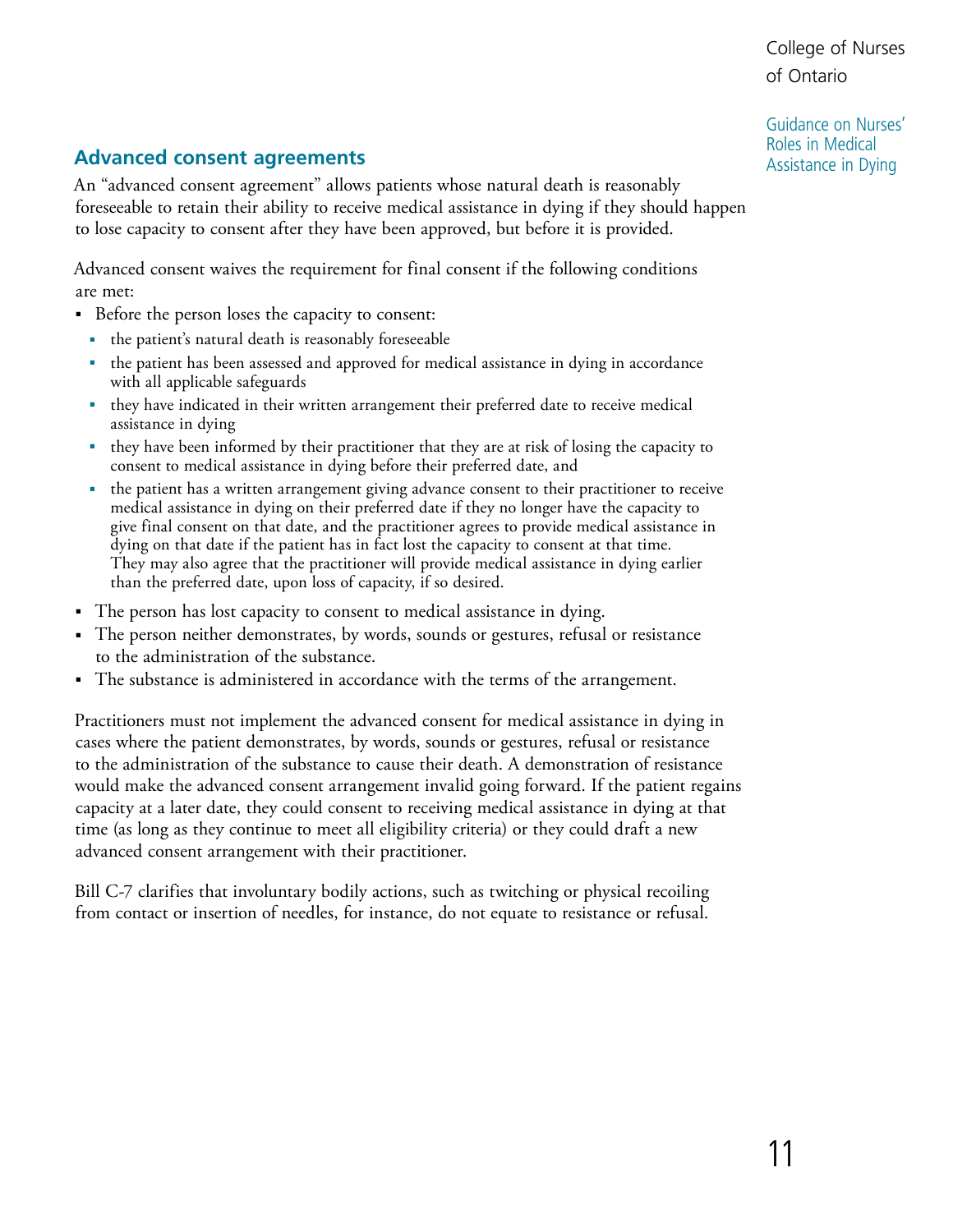Guidance on Nurses' Roles in Medical Assistance in Dying

### <span id="page-11-1"></span><span id="page-11-0"></span>**Express consent (final)**

The law requires the NP to ensure that the patient gives express consent to receive medical assistance in dying immediately before administering medication to cause death or providing a prescription for a medication for the patient to self-administer. The law also requires that NPs give the patient an opportunity to withdraw their request. The exceptions to this are outlined below.

#### **Exception to final consent to medical assistance in dying**

A patient who has chosen to self-administer medical assistance in dying can create a back-up plan in case self-administration fails to produce death within a specified time and causes the patient to lose capacity. This applies whether natural death is reasonably foreseeable or not. The patient would need to have entered into an agreement with the practitioner that will be present at the time of self-administration, who will administer a second substance to cause the person's death if the patient loses capacity to consent and has not died within a specified time.

#### **When a patient's natural death is NOT reasonably foreseeable**

#### **Stage 2: Ensure safeguards are met**

The following safeguards must be in place when providing medical assistance in dying for a patient whose natural death is **NOT** reasonably foreseeable:

- patient's written request signed by one independent witness
- a 90-day assessment period is observed the law requires at least 90 clear days between the day on which the first assessment begins and the day medical assistance in dying is provided. If the assessments have been completed and both of the practitioners are of the opinion that the loss of the patient's capacity to provide consent is imminent, the NP or physician who will provide medical assistance in dying can consider a shorter period that is appropriate in the circumstances.
- confirmation of patient's eligibility provided by two independent practitioners:
	- A second physician or NP must provide a written opinion confirming that the patient meets the criteria.
	- One practitioner must have expertise in the condition that is causing suffering. If neither physician nor NP has expertise in the condition causing the patient's suffering, a third physician or NP with such expertise must be consulted.
- the patient is informed that they can withdraw consent at any time
- the patient is informed about the means available to relieve their suffering, including, where appropriate, counselling services, mental health and disability support services, community services and palliative care. The patient must have been offered consultations with relevant professionals who provide those services. The practitioners must agree that the patient has seriously considered these available services.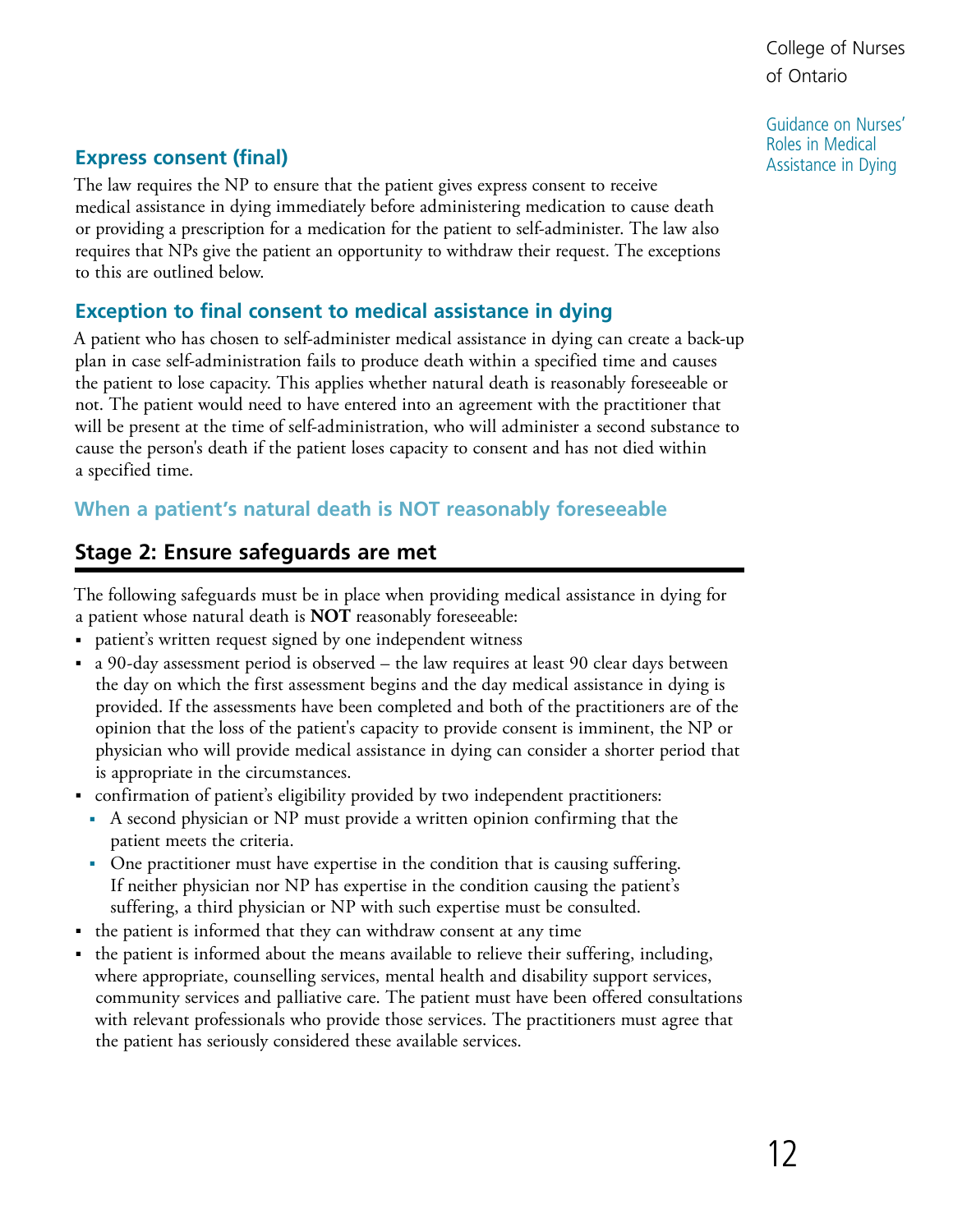Guidance on Nurses' Roles in Medical Assistance in Dying

- <span id="page-12-0"></span>■ all necessary measures are taken to provide a reliable means for the patient to understand and communicate their decision if the patient has difficulty communicating
- immediately before providing medical assistance in dying, the patient is given an opportunity to withdraw their request and the practitioner makes sure the patient gives express consent to receive medical assistance in dying (this verification of final consent can be waived in certain circumstances, though it is more limited compared to when natural death is reasonably foreseeable. See section on Consent on page 13).

## **Stage 3: Consent**

Here are the different types of consent to consider in medical assistance in dying when death is **NOT** reasonably foreseeable:

- general consent
- ■ express consent (final)

Similar to the guidance provided for patients whose death is reasonably foreseeable, the *Health Care Consent Act, 1996*, still applies. The patient must be capable of making decisions about their health, be able to understand the information that is relevant to making the decision and appreciate the reasonably foreseeable consequences of a decision or lack of decision.

For more information about the different types of consent, read the *Consent* practice guideline.

#### **Exception to final consent to medical assistance in dying**

There is an exception to final consent to medical assistance in dying, which applies whether natural death is reasonably foreseeable or not. This allows a patient who has chosen to self-administer medical assistance in dying to create a back-up plan in case selfadministration fails to produce death within a specified period of time but results in a loss of capacity. The patient would need to enter into an agreement with the practitioner that will be present at the time of self-administration, who will administer medical assistance in dying if the patient loses capacity.

## **Stage 4: Provide medical assistance in dying**

#### **Prescribing, providing or administering medications that cause death**

This section applies for reasonably foreseeable natural death and death that is not reasonably foreseeable.

Immediately before providing medical assistance in dying, give the patient an opportunity to withdraw their request and ensure that the patient gives express consent to receive medical assistance in dying (this verification of final consent can be waived in certain circumstances, see section on Consent on page 10).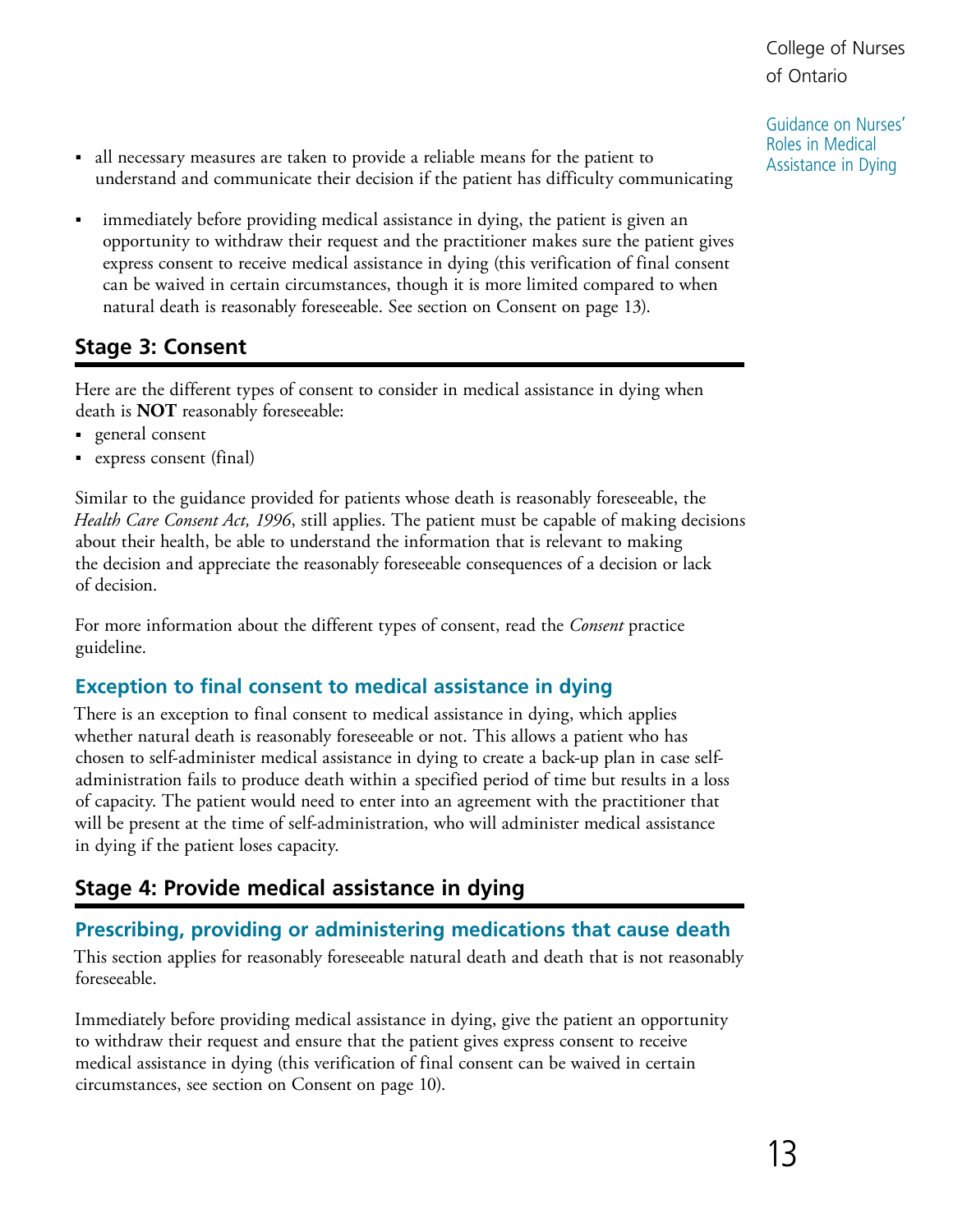Guidance on Nurses' Roles in Medical Assistance in Dying

<span id="page-13-0"></span>NPs use evidence and consider each patient's unique situation to inform decisions about which medications to use when providing the patient with medical assistance in dying. They are accountable for following the standards for therapeutic management and prescribing outlined in the [Nurse Practitioner practice standard](https://www.cno.org/globalassets/docs/prac/41038_strdrnec.pdf).

NPs ensure the safe disposal of unused medication after providing medical assistance in dying. If prescribing medication for a patient to self-administer at a later time, NPs should work with the patient to develop a plan for the safe storage of medication and safe disposal of unused medication.

We encourage NPs to work with their broader health care teams, including pharmacy professionals, to support the safe disposal and storage of medications for medical assistance in dying.

## **Reporting requirements**

Reporting is required, and may occur, at different stages of medical assistance in dying.

In Ontario, a hybrid model is being used to monitor medical assistance in dying reports. This approach captures information where medical assistance in dying deaths have occurred. It also captures written requests for medical assistance in dying where deaths have not occurred.

#### **Reporting to the Coroner**

In accordance with the *Coroner's Act, 1990*, NPs must report all deaths from medical assistance in dying to the Office of the Chief Coroner. As part of the consent process, NPs should inform the patient about the requirement to notify the coroner. Where a patient chooses to self-administer medical assistance in dying, NPs should collaborate with the patient to develop a plan for how the coroner will be notified. NPs must be available to provide information to the coroner after providing medical assistance in dying. The coroner will inform the NP if an investigation will be conducted into the medically assisted death, and if a medical certificate of death will be subsequently issued. Otherwise, NPs can complete the medical certificate of death if the conditions under which NPs can complete medical certificates of death are met. These conditions are outlined in the [Handbook of](https://www.publications.gov.on.ca/store/20170501121/Free_Download_Files/016600.pdf)  [Medical Certification of Death](https://www.publications.gov.on.ca/store/20170501121/Free_Download_Files/016600.pdf).

More information about issuing medical certificates of death, and access to the *Handbook on Medical Certification of Death*, can be found in the Practice Resources section at [www.cno.org/np.](http://www.cno.org/np)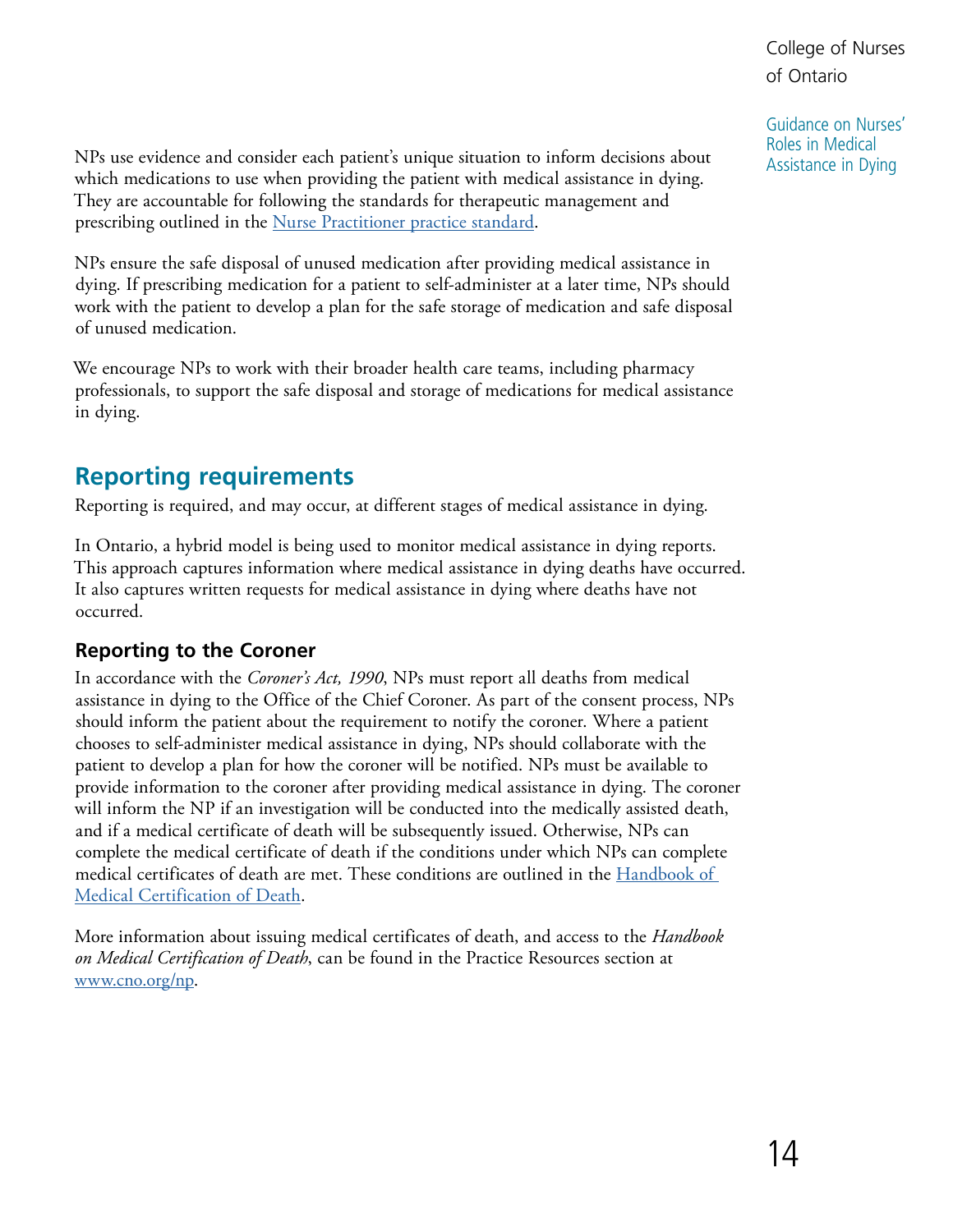Guidance on Nurses' Roles in Medical Assistance in Dying

## <span id="page-14-0"></span>**Reporting to Health Canada**

In cases where a request was made, but a medically assisted death has not occurred, NPs are required to report to Health Canada using the [MAID Data Collection Portal.](https://www.canada.ca/en/health-canada/services/medical-assistance-dying/guidance-reporting-summary.html) This includes any case in which an assessment takes place, not only cases in which a written request has been submitted to the physician or NP. This also includes cases where:

- an NP has provided a prescription for self-administered medical assistance in dying but a medically assisted death has not occurred
- the patient is ineligible for medical assistance in dying
- the patient withdraws their request
- the patient dies from another cause

Bill C-7 has introduced new reporting requirements, which includes the elements considered in the course of the assessments and information about the race, indigenous identity and/ or disability of a person who requests or receives medical assistance in dying, if the person consents to providing the information.

# **Other considerations**

## **Considering the practice setting**

Practice settings play an important role when nurses perform a procedure or activity, including medical assistance in dying. Nurses should consider the practice supports and consultation resources that would help them in clinical decision-making.

## **Debriefing after medical assistance in dying is provided**

CNO recognizes the emotional impact that providing medical assistance in dying has on health care providers. Providing medical assistance in dying may pose a risk of increased moral distress, burnout, and trauma. To address these risks, it is important for health care providers to have debriefings with their broader health care team to have a safe space to talk about medical assistance in dying, the patient and the perspectives and feelings of the team. We encourage you to debrief with your teams to reflect on your experiences.

## **The importance of self-care**

Lastly, it is also important to take care of yourselves. Research shows that physical and emotional fatigue can reduce brain function and affect decision-making, memory and attention. Our personal and professional lives will have ups and downs. Take a step back and reflect on whether you feel your physical or mental health is impacting the care you are providing. If it is, it might be time to self-care or to seek help. For more information, read [Supporting Nurses in Self-Care Webpage](https://www.cno.org/en/protect-public/employer-resources/employers-toolkit-sexual-abuse-prevention/supporting-nurses-in-self-care/) and the [Self-Care Fact Sheet.](https://www.cno.org/globalassets/4-learnaboutstandardsandguidelines/prac/learn/sap/sexual-abuse-self-care-en.pdf) Also, consider any other resources that may be available through your employer.

CNO will continue to monitor any changes that will impact this guidance and modify this information as required. Please see [www.cno.org](http://www.cno.org) for updates.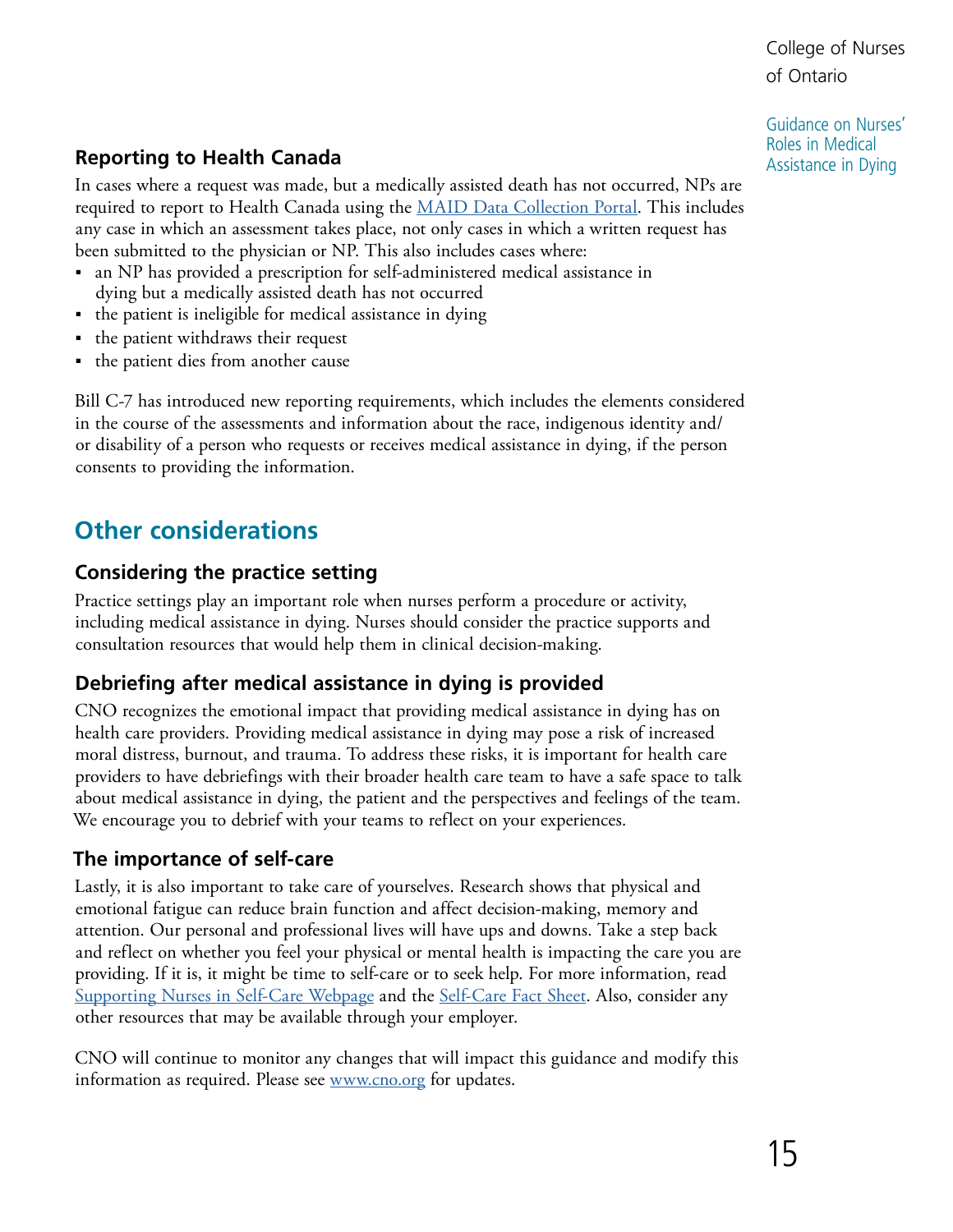Guidance on Nurses' Roles in Medical Assistance in Dying

## <span id="page-15-0"></span>**Glossary**

**Capacity:** A person is capable with respect to a treatment, admission to a care facility or a personal assistance service if the person is able to understand the information that is relevant to making a decision about the treatment, admission or personal assistance service, and able to appreciate the reasonably foreseeable consequences of a decision or lack of decision<sup>4</sup>.

**Conscientious Objection:** The health care provider's right to refuse participation in the provision of medical assistance in dying<sup>5</sup>.

**Practitioner:** A person who under the laws of the province is entitled to practice medicine (physician) or as a nurse practitioner  $(NP)^6$ .

**Safeguards:** Measures taken to ensure the lawful provision of medical assistance in dying.

<sup>4</sup> Definition from *Health Care Consent Act*.

<sup>&</sup>lt;sup>5</sup> Definition from Royal College of Physicians and Surgeons of Canada (n.d.) from: <u>Conscientious Objection to Medical Assistance in Dying</u>  [\(MAiD\) : The Royal College of Physicians and Surgeons of Canada](https://www.royalcollege.ca/rcsite/bioethics/cases/section-5/conscientious-objection-medical-assistance-e) Definition from Criminal Code 16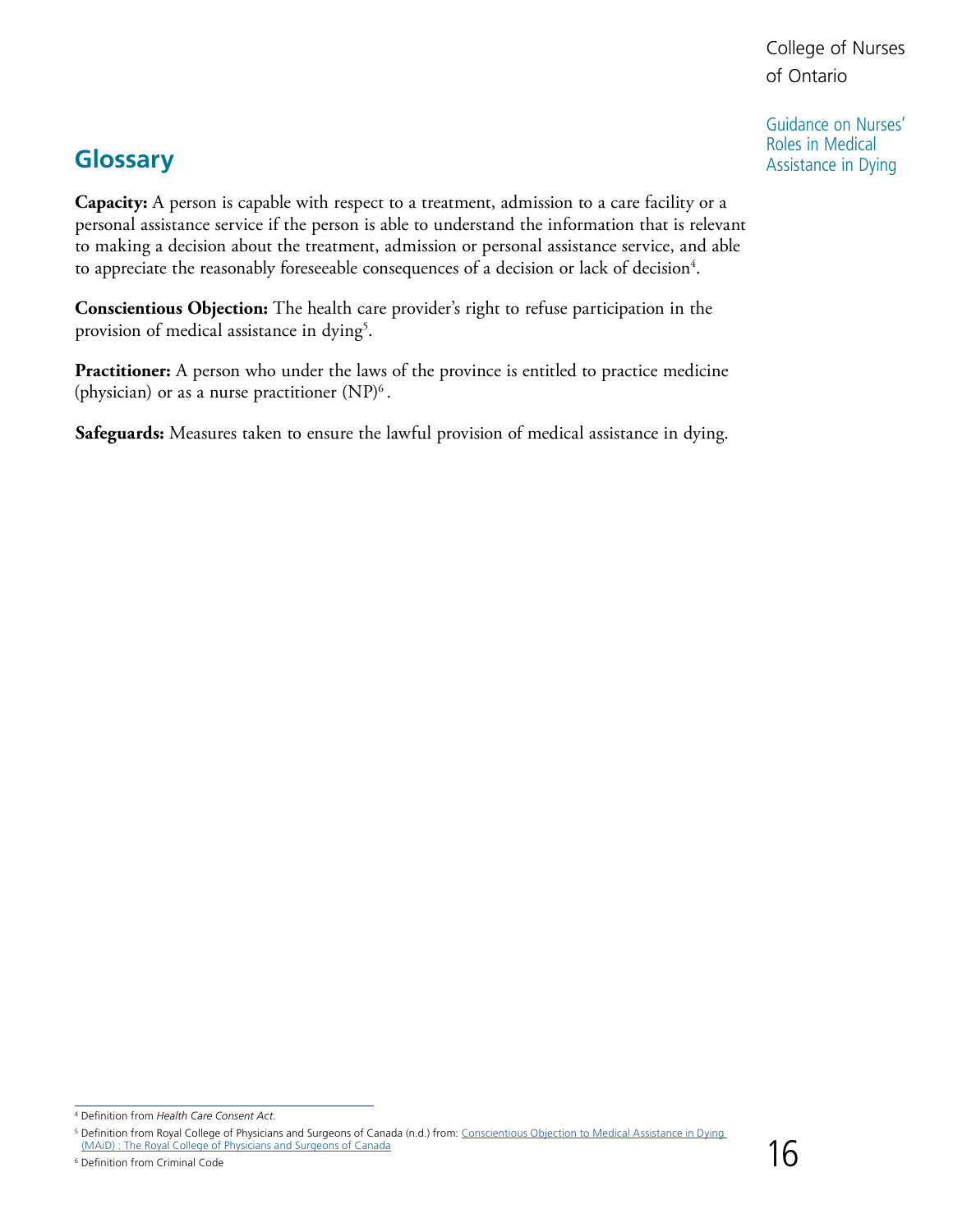Guidance on Nurses' Roles in Medical Assistance in Dying

## <span id="page-16-0"></span>**Resources**

- Bill C-7, *An Act to amend the Criminal Code (Medical Assistance in Dying)*. (2021). 43rd Parliament, 2<sup>nd</sup> session. Retrieved from: https://www.parl.ca/LegisInfo/BillDetails. [aspx?Language=E&billId=10875380](https://www.parl.ca/LegisInfo/BillDetails.aspx?Language=E&billId=10875380)
- Bill C-14, *An Act to amend the Criminal Code and to make related amendments to other Acts (medical assistance in dying)*. (2016). 42nd Parliament, 1st session. Retrieved from: <https://www.parl.ca/LegisInfo/BillDetails.aspx?Language=E&billId=8177165>
- Canadian Association of MAiD Assessors and Providers. (n.d.). Retrieved from <https://camapcanada.ca/>
- *Criminal Code*, R.S.C., 1985, c.46, s. 241.3. Retrieved from: [https://laws-lois.justice.gc.ca/](https://laws-lois.justice.gc.ca/eng/acts/c-46/page-54.html)  [eng/acts/c-46/page-54.html](https://laws-lois.justice.gc.ca/eng/acts/c-46/page-54.html)
- Department of Justice. (2020). *Legislative background: Bill C-7: Government of Canada's legislative response to the Superior Court of Quebec Truchon decision.* Retrieved from: <https://www.justice.gc.ca/eng/csj-sjc/pl/ad-am/c7/toc-tdm.html>
- Health Canada. (2019). *Guidance for reporting on medical assistance in dying*. Retrieved from: [https://www.canada.ca/en/health-canada/services/medical-assistance-dying/](https://www.canada.ca/en/health-canada/services/medical-assistance-dying/guidance-reporting-summary/document.html )  [guidance-reporting-summary/document.html](https://www.canada.ca/en/health-canada/services/medical-assistance-dying/guidance-reporting-summary/document.html )
- Health Canada. (2020). *First Annual Report on Medical Assistance in Dying in Canada, 2019.*  Retrieved from: [https://www.canada.ca/en/health-canada/services/medical-assistance](https://www.canada.ca/en/health-canada/services/medical-assistance-dying-annual-report-2019.html)[dying-annual-report-2019.html](https://www.canada.ca/en/health-canada/services/medical-assistance-dying-annual-report-2019.html)
- Library of Parliament. (2020). *Legislative Summary of Bill C-7: An Act to amend the Criminal Code (Medical Assistance in Dying).* Retrieved from: [https://lop.parl.ca/sites/PublicWebsite/](https://lop.parl.ca/sites/PublicWebsite/default/en_CA/ResearchPublications/LegislativeSummaries/432C7E#a2-3 )  [default/en\\_CA/ResearchPublications/LegislativeSummaries/432C7E#a2-3](https://lop.parl.ca/sites/PublicWebsite/default/en_CA/ResearchPublications/LegislativeSummaries/432C7E#a2-3 )
- Ontario Ministry of Health and Ministry of Long-Term Care. (n.d.). *Medical Assistance in Dying*. Retrieved from: <https://www.health.gov.on.ca/en/pro/programs/maid/>
- Pesut, B., Thorne, S., Stager, M.L., Schiller, C.J., Penney, C., Hoffman, C., Greig. M., & Roussel, J. (2019). Medical assistance in dying: A review of Canadian nursing regulatory documents. *Policy, Politics & Nursing Practice*, 20(3), 113-130. DOI: 10.1177/1527154419845407.
- Registered Nurses Association of Ontario. (2020). *A palliative approach to care in the last 12 months of life*. Retrieved from: https://rnao.ca/sites/rnao-ca/files/bpg/PALLATIVE [CARE\\_FINAL\\_WEB\\_2.pdf](https://rnao.ca/sites/rnao-ca/files/bpg/PALLATIVE_CARE_FINAL_WEB_2.pdf)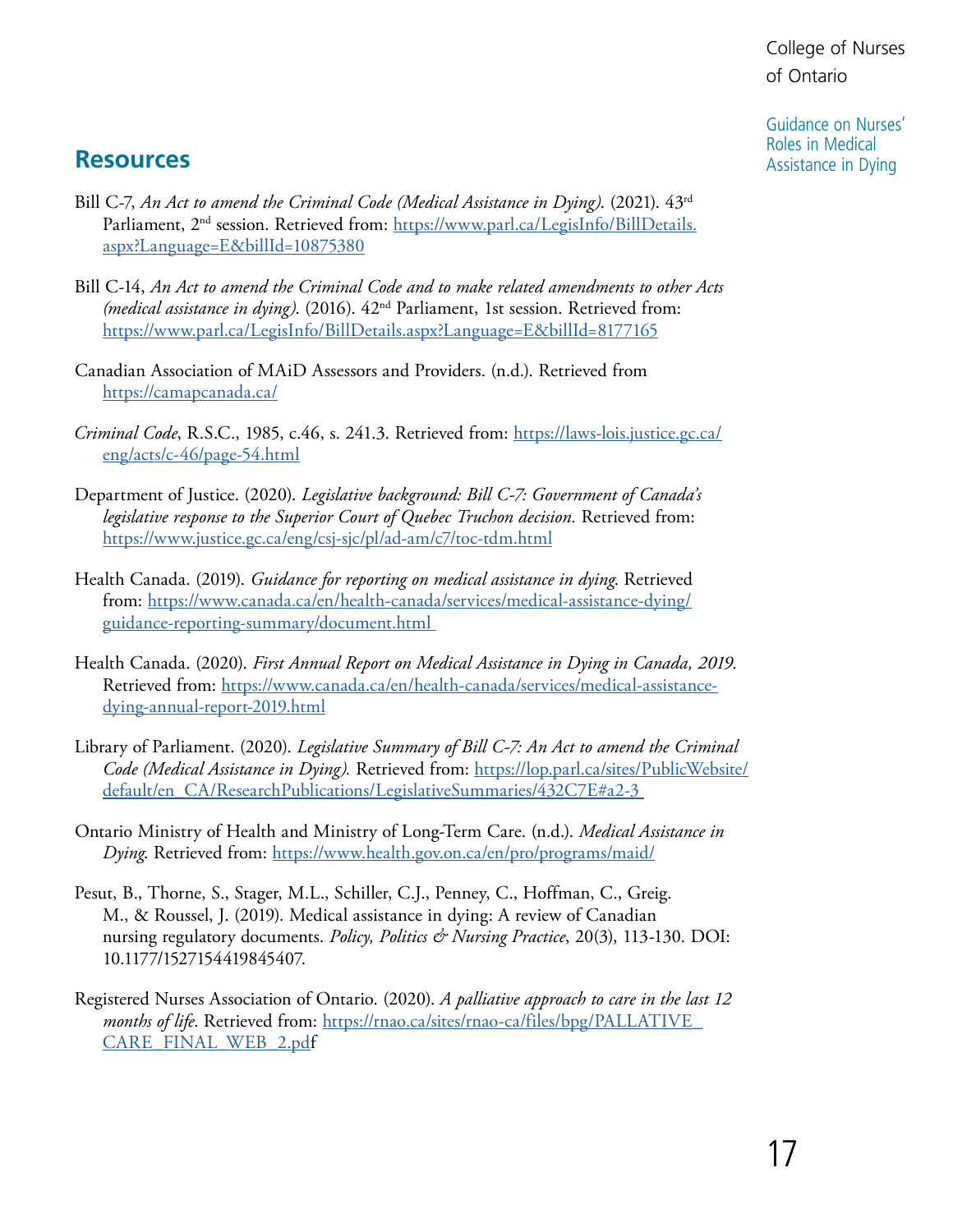Guidance on Nurses' Roles in Medical Assistance in Dying

# <span id="page-17-0"></span>**Acknowledgement**

CNO wishes to thank the following for their helpful feedback during the development of this document:

- ■ Nurse Practitioners Association of Ontario
- ■ Ontario College of Pharmacists
- ■ Registered Nurses Association of Ontario
- ■ WeRPN